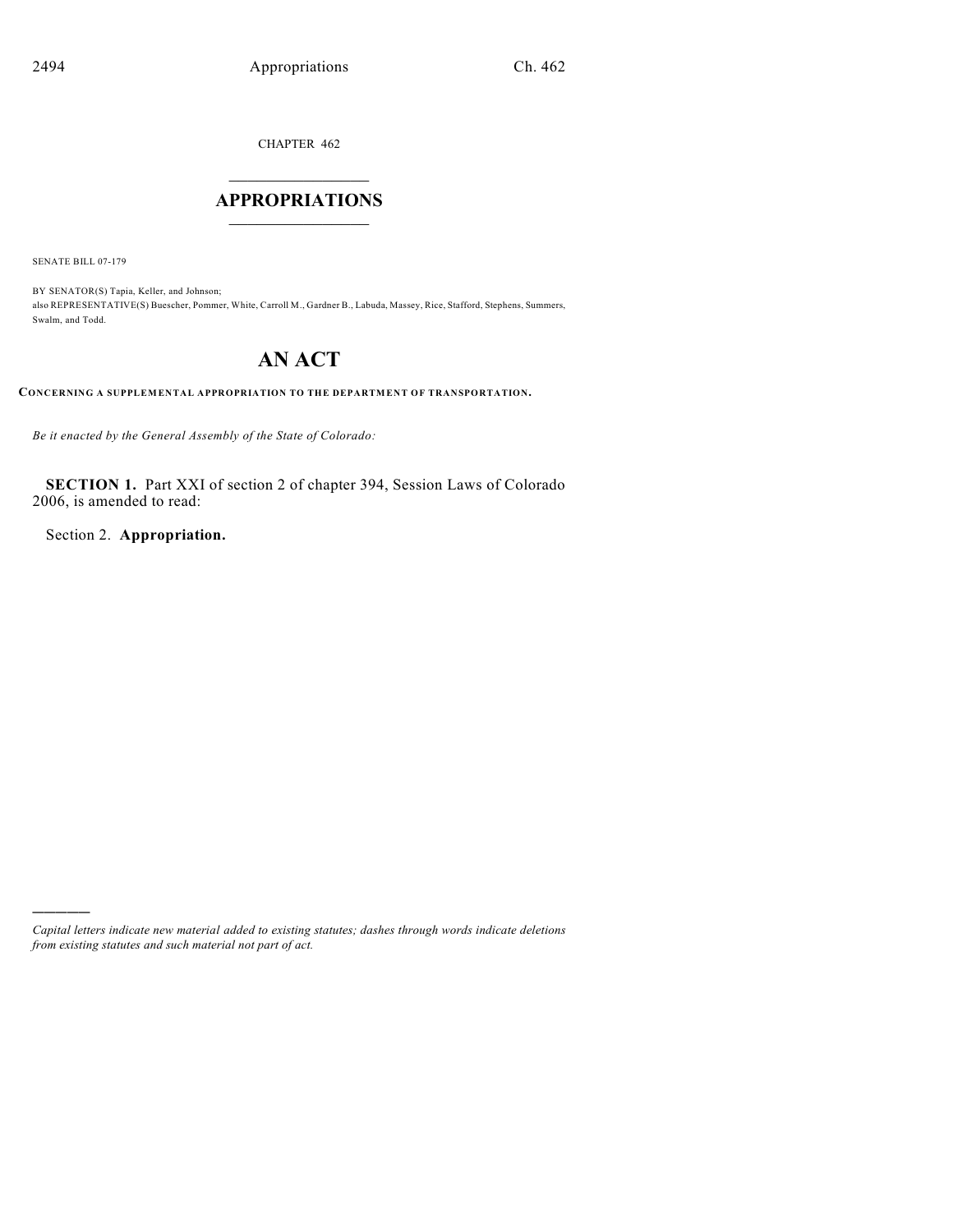|                                                 |                           |              | APPROPRIATION FROM            |                                                |                             |                                       |                                |
|-------------------------------------------------|---------------------------|--------------|-------------------------------|------------------------------------------------|-----------------------------|---------------------------------------|--------------------------------|
|                                                 | ITEM &<br><b>SUBTOTAL</b> | <b>TOTAL</b> | <b>GENERAL</b><br><b>FUND</b> | <b>GENERAL</b><br><b>FUND</b><br><b>EXEMPT</b> | <b>CASH</b><br><b>FUNDS</b> | CASH<br><b>FUNDS</b><br><b>EXEMPT</b> | <b>FEDERAL</b><br><b>FUNDS</b> |
|                                                 | \$                        | $\mathbb{S}$ | \$                            | \$                                             | \$                          | \$                                    | \$                             |
| <b>PART XXI</b><br>DEPARTMENT OF TRANSPORTATION |                           |              |                               |                                                |                             |                                       |                                |
| (1) DIVISION OF AERONAUTICS                     |                           |              |                               |                                                |                             |                                       |                                |
| <b>Personal Services</b>                        | 495,231                   |              |                               |                                                | 339,523 <sup>a</sup>        |                                       | 155,708 <sup>b</sup>           |
|                                                 |                           |              |                               |                                                | $(5.0$ FTE)                 |                                       | $(3.0$ FTE)                    |
| Health, Life, and Dental                        | 22,164                    |              |                               |                                                | $13,248$ <sup>a</sup>       |                                       | $8,916^{\circ}$                |
| Short-term Disability                           | 669                       |              |                               |                                                | 459 <sup>a</sup>            |                                       | 210 <sup>b</sup>               |
| Amortization<br>Equalization                    |                           |              |                               |                                                |                             |                                       |                                |
| Disbursement                                    | 3,348                     |              |                               |                                                | $2,297$ <sup>a</sup>        |                                       | $1,051^b$                      |
| Salary Survey and Senior                        |                           |              |                               |                                                |                             |                                       |                                |
| <b>Executive Service</b>                        | 14,770                    |              |                               |                                                | $10,298$ <sup>a</sup>       |                                       | 4,472 <sup>b</sup>             |
| Workers' Compensation                           | 3,279                     |              |                               |                                                | $3,279$ <sup>*</sup>        |                                       |                                |
|                                                 | 2,651                     |              |                               |                                                | $2,651$ <sup>a</sup>        |                                       |                                |
| <b>Operating Expenses</b>                       | 67,966                    |              |                               |                                                | $67,966^{\circ}$            |                                       |                                |
| Legal Services for 35                           |                           |              |                               |                                                |                             |                                       |                                |
| hours                                           | 2,372                     |              |                               |                                                | $2,372$ <sup>a</sup>        |                                       |                                |
| Vehicle Lease Payments                          | 9,917                     |              |                               |                                                | 9,917                       |                                       |                                |
|                                                 | 7,258                     |              |                               |                                                | $7,258^{\circ}$             |                                       |                                |

Ch. 462 Appropriations 2495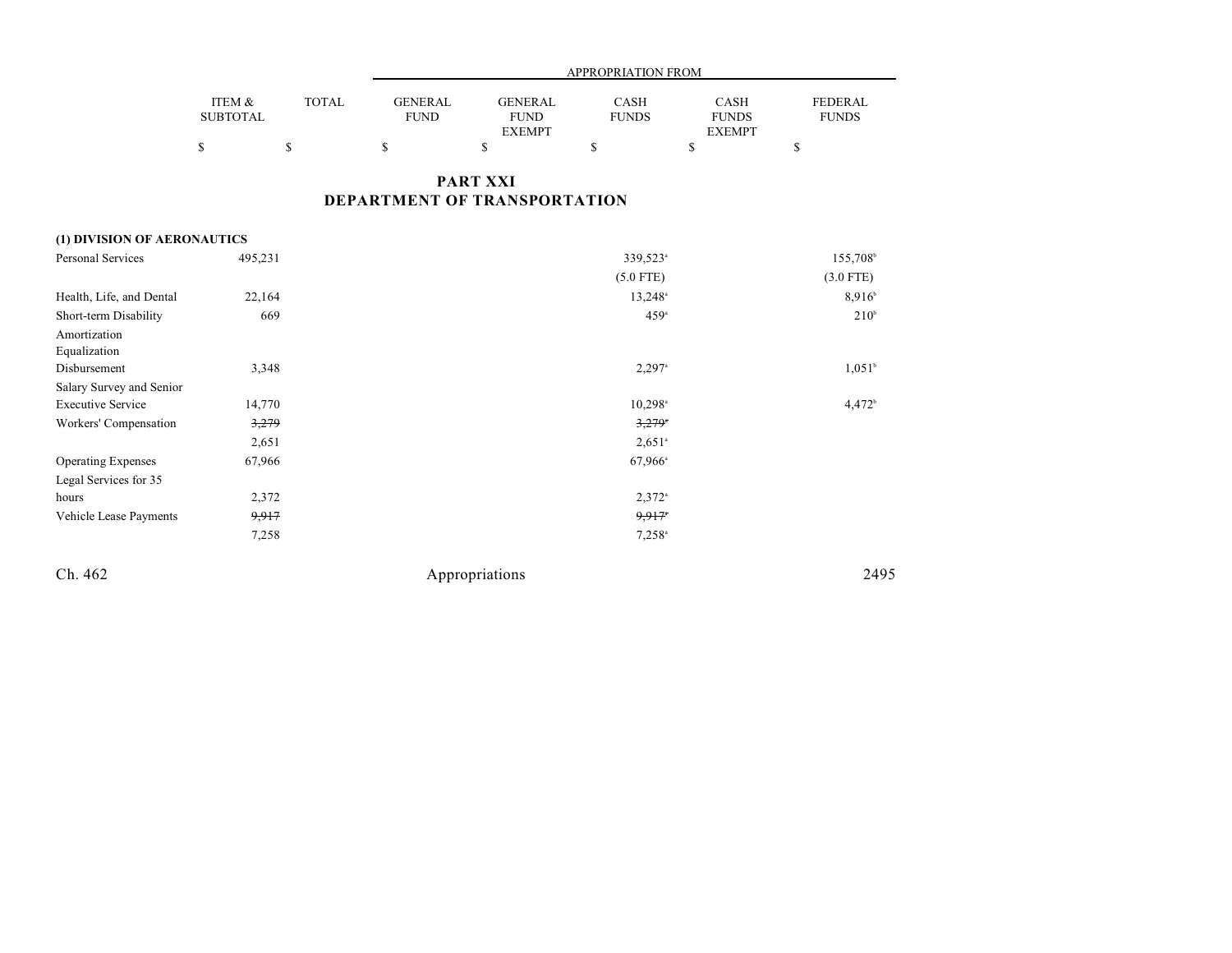| Ch. 462                         | Appropriations            |              |                               |                                                |                      | 2496                                  |                         |
|---------------------------------|---------------------------|--------------|-------------------------------|------------------------------------------------|----------------------|---------------------------------------|-------------------------|
|                                 |                           |              | APPROPRIATION FROM            |                                                |                      |                                       |                         |
|                                 | ITEM &<br><b>SUBTOTAL</b> | <b>TOTAL</b> | <b>GENERAL</b><br><b>FUND</b> | <b>GENERAL</b><br><b>FUND</b><br><b>EXEMPT</b> | CASH<br><b>FUNDS</b> | CASH<br><b>FUNDS</b><br><b>EXEMPT</b> | FEDERAL<br><b>FUNDS</b> |
|                                 | \$                        | \$           | \$                            | \$                                             | \$                   | \$                                    | \$                      |
| Leased Space                    | 21,249                    |              |                               |                                                | $21,249^{\circ}$     |                                       |                         |
| <b>Communications Services</b>  |                           |              |                               |                                                |                      |                                       |                         |
| Payments                        | 3,000                     |              |                               |                                                | $3,000^{\circ}$      |                                       |                         |
| <b>Indirect Cost Assessment</b> | 36,844                    |              |                               |                                                | 36,844 <sup>a</sup>  |                                       |                         |
| Federal Grants and              |                           |              |                               |                                                |                      |                                       |                         |
| Refunds                         | 104,643                   |              |                               |                                                |                      |                                       | $104,643^{\circ}$       |
| Formula Refunds                 | 10,868,526                |              |                               |                                                | 10,868,526°          |                                       |                         |
| Discretionary Grants            | 6,395,769                 |              |                               |                                                | 6,395,769°           |                                       |                         |
|                                 |                           | 18,049,747   |                               |                                                |                      |                                       |                         |
|                                 |                           | 18,046,460   |                               |                                                |                      |                                       |                         |

<sup>a</sup> These amounts shall be from the Aviation Fund created in Section 43-10-109 (1), C.R.S.

 $\degree$  These amounts shall be from grants received from the Federal Aviation Administration.

 These amounts shall be from the Aviation Fund created in Section 43-10-109 (1), C.R.S., and are included for informational purposes only as they are continuously <sup>c</sup> appropriated pursuant to Section 43-10-109 (3), C.R.S.

| (2) ADMINISTRATION <sup>117</sup> | 22.05527<br>22,000,211 | 22.0552777<br>22,000,211 |
|-----------------------------------|------------------------|--------------------------|
|                                   | 23,909,131             | 23.909.131 <sup>a</sup>  |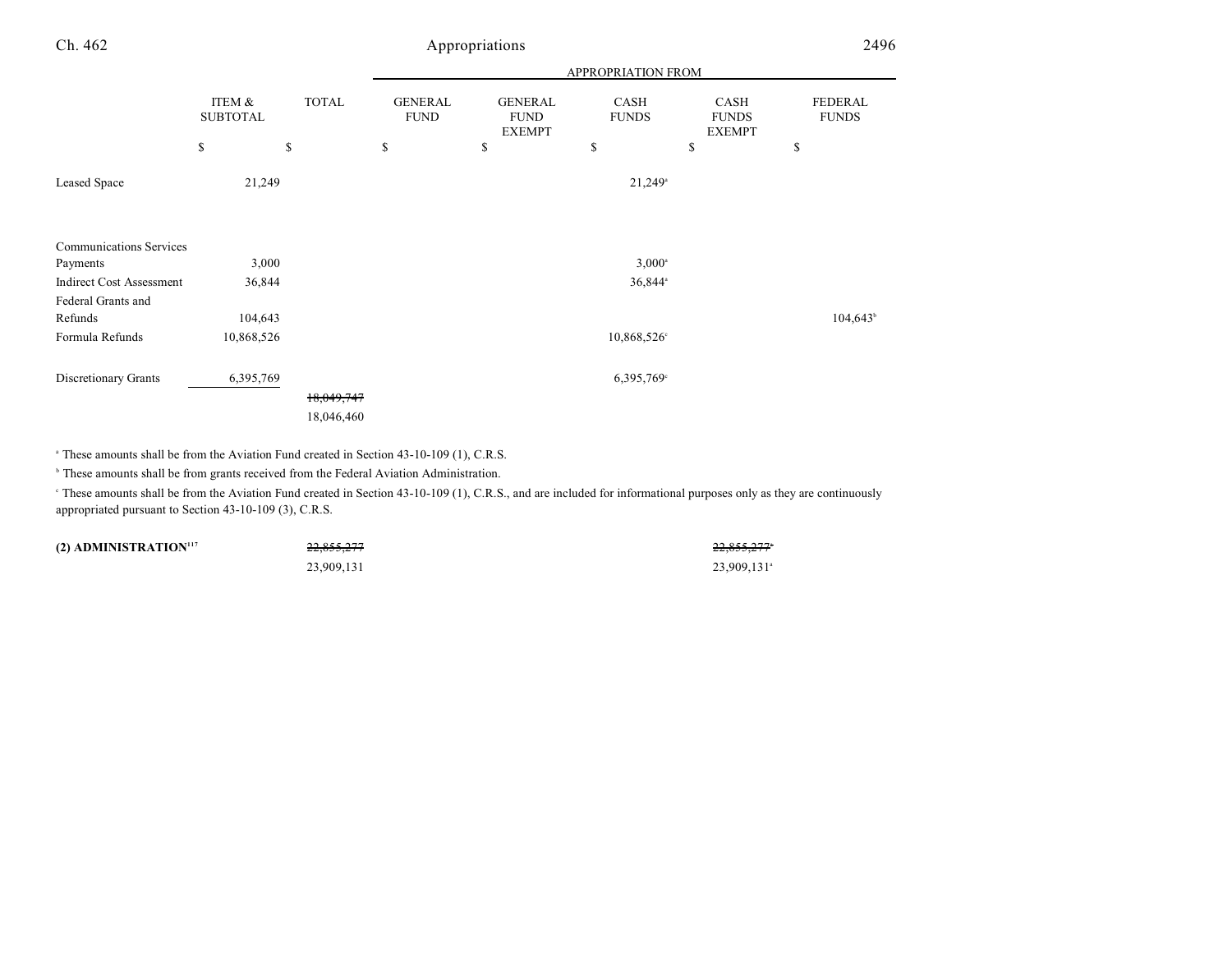## $(219.7$  FTE)<sup>b</sup>

 $\degree$  Of this amount,  $\frac{621}{202553}$  \$22,456,407 shall be from the State Highway Fund pursuant to Sections 43-4-205 (5) (a) and 43-1-113, C.R.S., and \$1,452,724(T) shall be funded internally by various cash funds exempt sources in the Department. Included in this total amount is \$445,927 for 6,580 hours of legal services.

<sup>b</sup> Of this number, 204.7 FTE are administrative FTE funded by the State Highway Fund pursuant to Sections 43-4-205 (5) (a) and 43-1-113, C.R.S., and 15.0 FTE are funded internally by various cash funds exempt sources in the Department.

| <b>(3) CONSTRUCTION,</b> |                 |                         |                          |             |
|--------------------------|-----------------|-------------------------|--------------------------|-------------|
| MAINTENANCE, AND         |                 |                         |                          |             |
| <b>OPERATIONS'17ª</b>    | 983, 967, 951   | 58,312,954 <sup>a</sup> | 510.658.132 <sup>b</sup> | 414.996.865 |
|                          | $(3,079.5$ FTE) |                         |                          |             |

 Of this amount, \$31,430,682 shall be from miscellaneous department revenues including permit fees and interest earnings, \$24,316,502(L) shall be from funds <sup>a</sup> provided by local governments for highway maintenance and construction projects or as match for federal grants, \$1,924,327 shall be from the Law Enforcement Assistance Fund pursuant to Section 43-4-402 (2) (a), C.R.S., and \$641,443 shall be from the Motorcycle Operator Safety Training Fund pursuant to Section 43-5-504, C.R.S.

<sup>b</sup> These funds are subject to allocation by the State Transportation Commission pursuant to Sections 43-1-106 (8) (h) and 43-1-113 (14) (a), C.R.S., and are included here for informational purposes only. Of this amount, \$508,833,002 shall be from the State Highway Fund pursuant to Section 43-4-205 (5) (a) and (6), C.R.S., and \$1,825,130(T) shall be funded internally by various cash funds exempt sources in the Department. Included in this total amount is \$665,298 for 9,817 hours of legal services and \$132,704 for capitol complex leased space.

| (4) STATEWIDE     |           |                    |
|-------------------|-----------|--------------------|
| TOLLING           |           |                    |
| <b>ENTERPRISE</b> | 4,200,000 | $4,200,000(T)^{4}$ |
|                   |           |                    |

<sup>a</sup> These funds are subject to allocation by the Colorado Tolling Enterprise Board pursuant to Section 43-4-804, C.R.S., and are included here for informational purposes. The source of funds for this amount shall be a transfer from the Transportation Commission out of State Highway Fund moneys to the Statewide Tolling Enterprise Operating Fund created in Section 43-4-805, C.R.S.

Ch. 462 Appropriations 2497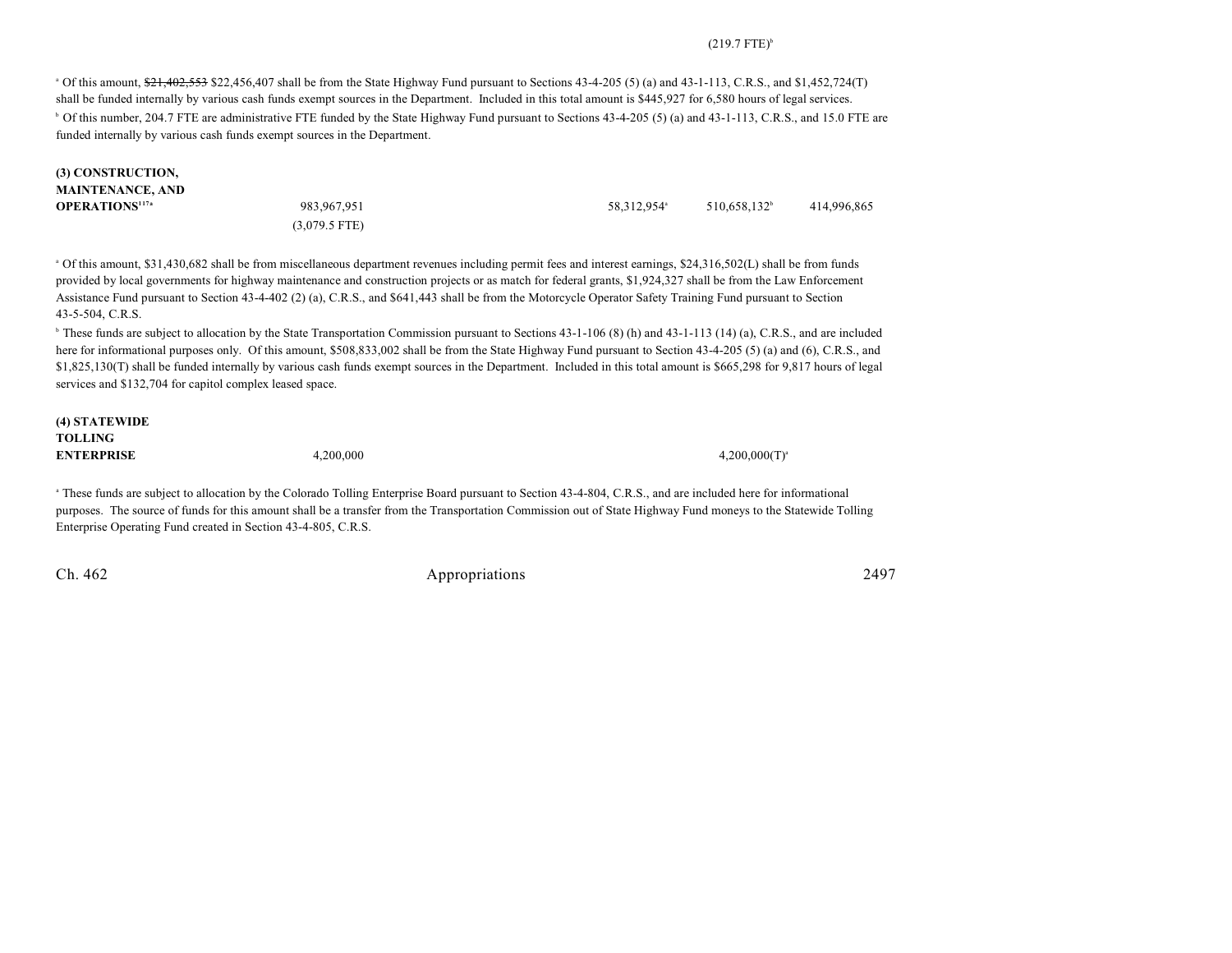| Ch. 462                                                                                                            | Appropriations            |                            |                                     |                                                      |                            |                                             | 2498                                 |  |
|--------------------------------------------------------------------------------------------------------------------|---------------------------|----------------------------|-------------------------------------|------------------------------------------------------|----------------------------|---------------------------------------------|--------------------------------------|--|
|                                                                                                                    | APPROPRIATION FROM        |                            |                                     |                                                      |                            |                                             |                                      |  |
|                                                                                                                    | ITEM &<br><b>SUBTOTAL</b> | <b>TOTAL</b><br>\$         | <b>GENERAL</b><br><b>FUND</b><br>\$ | <b>GENERAL</b><br><b>FUND</b><br><b>EXEMPT</b><br>\$ | CASH<br><b>FUNDS</b><br>\$ | CASH<br><b>FUNDS</b><br><b>EXEMPT</b><br>\$ | <b>FEDERAL</b><br><b>FUNDS</b><br>\$ |  |
|                                                                                                                    | \$                        |                            |                                     |                                                      |                            |                                             |                                      |  |
| $(5)$ GAMING<br><b>IMPACTS</b> <sup>118</sup>                                                                      |                           | 5,259,411                  |                                     |                                                      | 5,259,411 <sup>a</sup>     |                                             |                                      |  |
| <sup>a</sup> This amount shall be from the Limited Gaming Fund pursuant to Section 12-47.1-701 (1) (c) (I), C.R.S. |                           |                            |                                     |                                                      |                            |                                             |                                      |  |
| <b>TOTALS PART XXI</b>                                                                                             |                           |                            |                                     |                                                      |                            |                                             |                                      |  |
| (TRANSPORTATION) <sup>2,</sup>                                                                                     |                           |                            |                                     |                                                      |                            |                                             |                                      |  |
| 3                                                                                                                  |                           | <del>\$1,034,332,386</del> |                                     |                                                      | \$81,347,112*              | \$537,713,409 <sup>*</sup>                  | \$415,271,865                        |  |
|                                                                                                                    |                           | \$1,035,382,953            |                                     |                                                      | \$81,343,825 <sup>a</sup>  | \$538,767,263 <sup>b</sup>                  |                                      |  |
|                                                                                                                    |                           |                            |                                     |                                                      |                            |                                             |                                      |  |

 $^{\circ}$  Of this amount, \$24,316,502 contains an (L) notation.

 $6$  Of this amount, \$7,477,854 contains a (T) notation.

**FOOTNOTES** -- The following statements are referenced to the numbered footnotes throughout section 2.

2 All Departments, Totals -- The General Assembly requests that copies of all reports requested in other footnotes contained in this act be delivered to the Joint Budget Committee and the majority and minority leadership in each house of the General Assembly. Until such time as the Secretary of State publishes the code of Colorado regulations and the Colorado register in electronic form pursuant to section 24-4-103 (11) (b), C.R.S., each principal department of the state is requested to produce its rules in an electronic format that is suitable for public access through electronic means. Such rules in such format should be submitted to the Office of Legislative Legal Services for publishing on the Internet. Alternatively, the Office of Legislative Legal Services may provide links on its internet web site to such rules. It is the intent of the